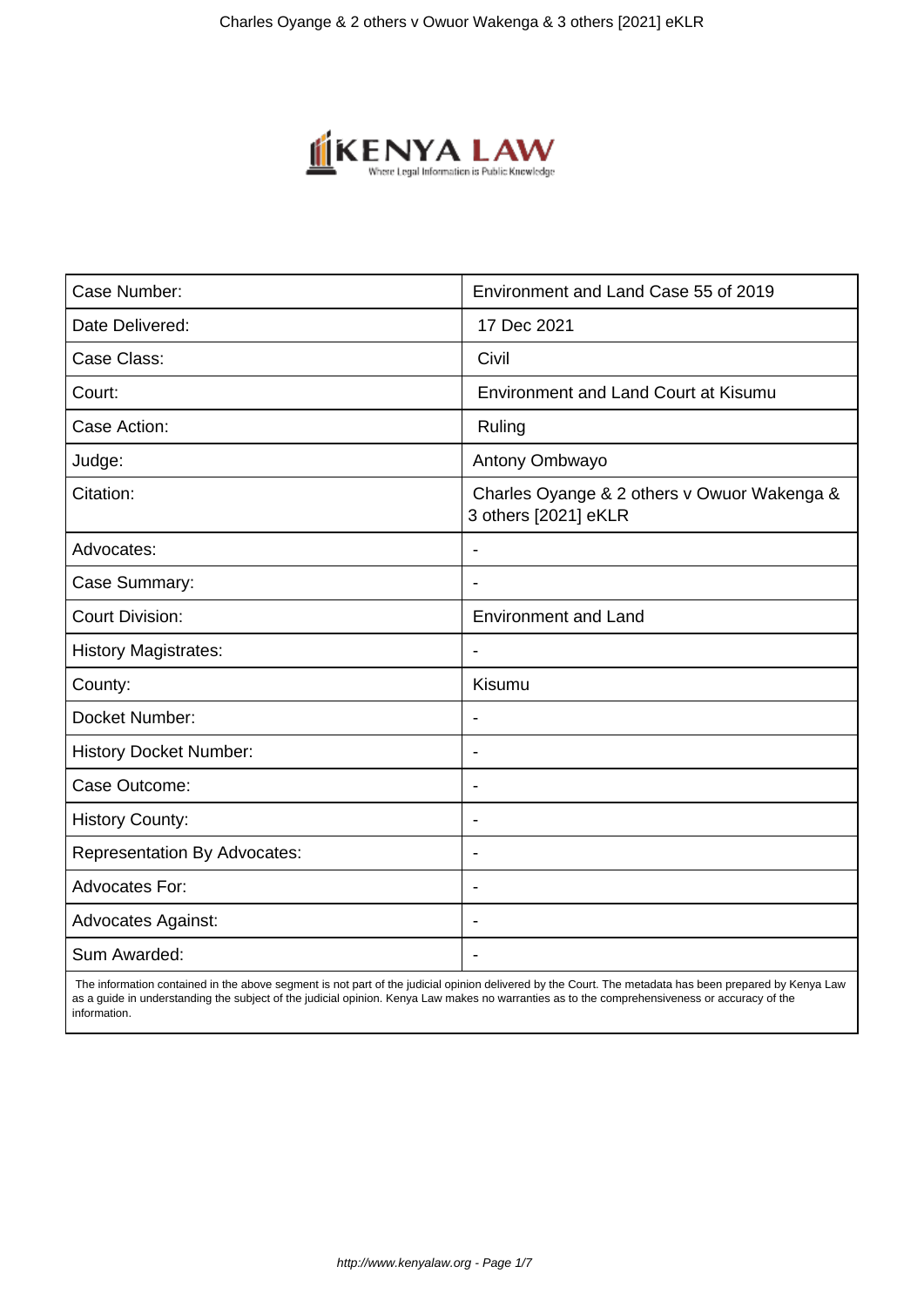### **REPUBLIC OF KENYA**

### **IN THE ENVIRONMENT AND LAND COURT AT KISUMU**

#### **ELC CASE NO. 55 OF 2019 (O.S)**

## **VERSUS**

### **RULING**

The matter for determination is the **Notice of Motion** dated 21<sup>st</sup>**June 2021**, brought by the 3<sup>rd</sup> and 4<sup>th</sup> Respondents *(hereinafter referred to as the applicants)* seeking for orders that the Honourable court be pleased to strike out this suit with costs. The application is against Charles Oyange, Paul Onyango and Victor Williams *(hereinafter referred to as the respondents)*. The application is supported by the Affidavit of **Nalichandra Devchand Dodhia** who deposed that the dispute about the ownership and occupation of the suit property KISUMU/DAGO/288 has been litigated before this Court and judgment rendered for eviction of the Applicants and that the dwelling structures talked about by the Applicant were put up by one Evans Onyango, the reason why they came to court to seek redress through Kisumu Civil Suit No. 247 of 2013 wherein vide a judgment dated  $24<sup>th</sup>$  day of October 2019, the trial Judge ordered the said Evans Onyango, his agents and or servants to give vacant possession of the suit property within 30 days.

According to the applicant, the 1<sup>st</sup> and 3<sup>rd</sup> Respondents herein are related to Evans Onyango both as his nephews and that the 2<sup>nd</sup> Applicant is his brother and therefore the averments that they have never been aware of their claim of ownership of the suit land parcel is false and or made in bad faith and coined to mislead this court to hear this matter afresh in the hope that it will arrive at a different decision.

That the Respondents herein are the same stated strangers who have occupied the semi- permanent structures constructed by one Evans Onyango who refused to vacate the suit land despite orders of the court.

That the dispute about the ownership of the suit land has been litigated in this court and decision made has not been appealed against or varied and therefore the current suit is res judicata and amount to an abuse of the court process. That he has been advised by his Advocate on record that the Respondents being all the persons claiming interests on the suit parcel, their claim or interest was being defended by the said Evans Onyango and they cannot purport to be entitled to the suit parcel and therefore the same should be struck out with costs.

Charles Oyange, the 1<sup>st</sup> Respondents in this suit filed a Replying Affidavit on behalf of the  $2<sup>nd</sup>$  and  $3<sup>rd</sup>$  Respondents on  $30<sup>th</sup>$  July 2021 who deposed and stated that the said Application is misconceived, an afterthought and an abuse of the court process. That they filed this suit on  $9<sup>th</sup>$  December 2019 seeking to be declared adverse possessors with respect to the land parcel Kisumu/Dago/288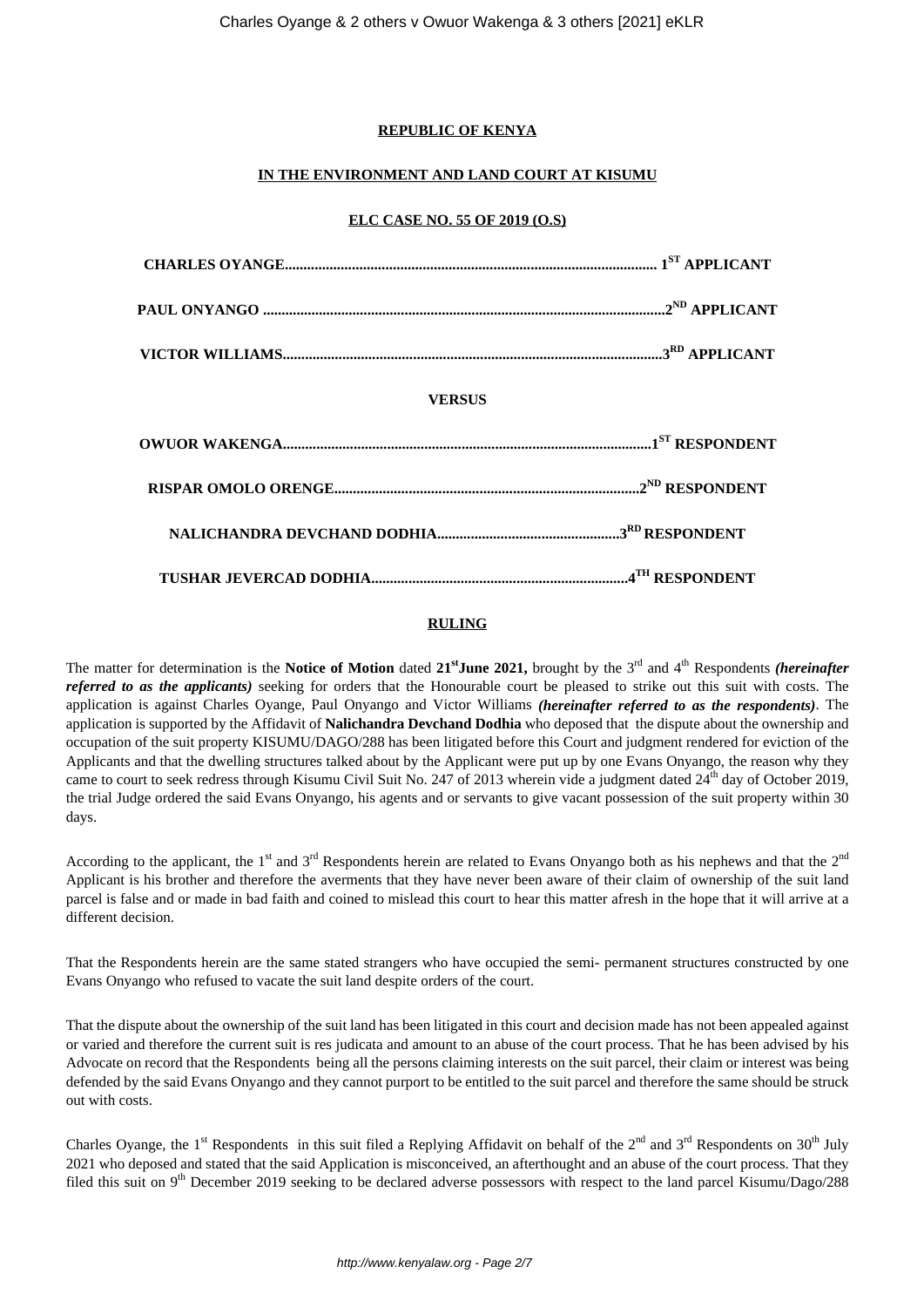having resided therein their entire lives and constructed dwelling structures. That after a few months of filing this suit, the Area Chief notified them that the Respondents intend to evict them from the suit parcel of land thus prompting them to file an application seeking for injunctive relief. That the Respondent's response to the said Application placed them on the suit parcel of land as pleaded.

That this Honourable court after considering the pleadings of the parties concluded that they have a prima facie case and granted them interim injunctive orders pending hearing and determination of this suit. That they were neither parties nor were they aware of the existence of suit no. Kisumu ELC No. 247 of 2013 as alleged. That they only knew about the above-mentioned suit after being served with the Respondents' Replying Affidavit.

That the fact that this suit has been filed after conclusion of the said suit does not on any way amount to an abuse of the court process as alleged because in the present suit, they are seeking to be declared as adverse possessors of the suit parcel of land which the title documents and the said decision confirms that it belongs to the Respondents.

That they have been advised by their Advocates that this Honourable Court deems their occupation to be adverse, then by virtue of the said occupation, they will have developed registerable interests on the suit parcel of land therefore, the Respondents title to the suit land will have been extinguished after 12 years of their possession/ occupation and now they remain registered only as their trustees. That before striking out a suit, this Honourable Court ought to consider all facts of the case and determine whether triable issues have been established.

That the present suit raises a reasonable cause of action which has a legal backing hence if the same is summarily dismissed, they stand to be unjustly removed from the seat of justice and unlawfully evicted from their only known home since birth. That in the circumstances, they do believe that the present application is not merited hence it is in the interest of justice that this application be dismissed with costs.

**Nalichandra Devchand Dodhia** filed a further Affidavit where he is aware that at the time of filing the KISUMU ELC CASE NO. 247 OF 2013, the suit property had been trespassed by **EVANS ONYANGO** and his agents and or servants who had put up the dwelling structures that the Respondents are talking about and that is why there was an order for vacant possession as per the judgment and it is therefore not true that the Respondents were also in occupation.

He deposes that the Respondents only came to the suit property and resided in the same structures put by Evans Onyango who was their relative and this happened after the determination by the court that the suit property belonged to them and that is why their suit is filed after their judgment and only when they were threatened with eviction and therefore it is not true that they have been staying on the suit parcel in their entire lives.

He reiterates that annexture"C0-3" attached confirms the averment that the Respondents are relatives of the Evans Onyango and they came and occupied the structures put up by the said Evans after the court had determined that the said suit property belong to the Respondents and therefore, they cannot claim adverse possession over the said suit property that the court has determined.

That in response to paragraph 8, in granting orders of injunction the learned judge noted that the case should be heard and determined within 12 months from  $30<sup>th</sup>$  September 2020.However, the Respondents have never been ready to have this matter concluded since they know very well that the court had already made a determination on the matter and therefore this application should be allowed and the suit struck out with costs. That the Ruling of the court granting temporary injunction does not bar the court from striking out the suit this suit based on the provisions of the law where the suit is based already on determined right and an abuse of court process.

The Respondents having come to the suit property through **Evans Onyango** who is their relative knew very well about the KISUMU ELC SUIT NO.247 OF 2013 but they have decided to frustrate him from executing he court judgment.

The Respondents only came into the suit land through Evans Onyango who is their relative and that was when the suit against the said Evans was in court and therefore there is no way they could have acquired the land parcel by adverse possession.

The court has powers to determine a suit in a summary manner when it involves a matter which had already been determined. That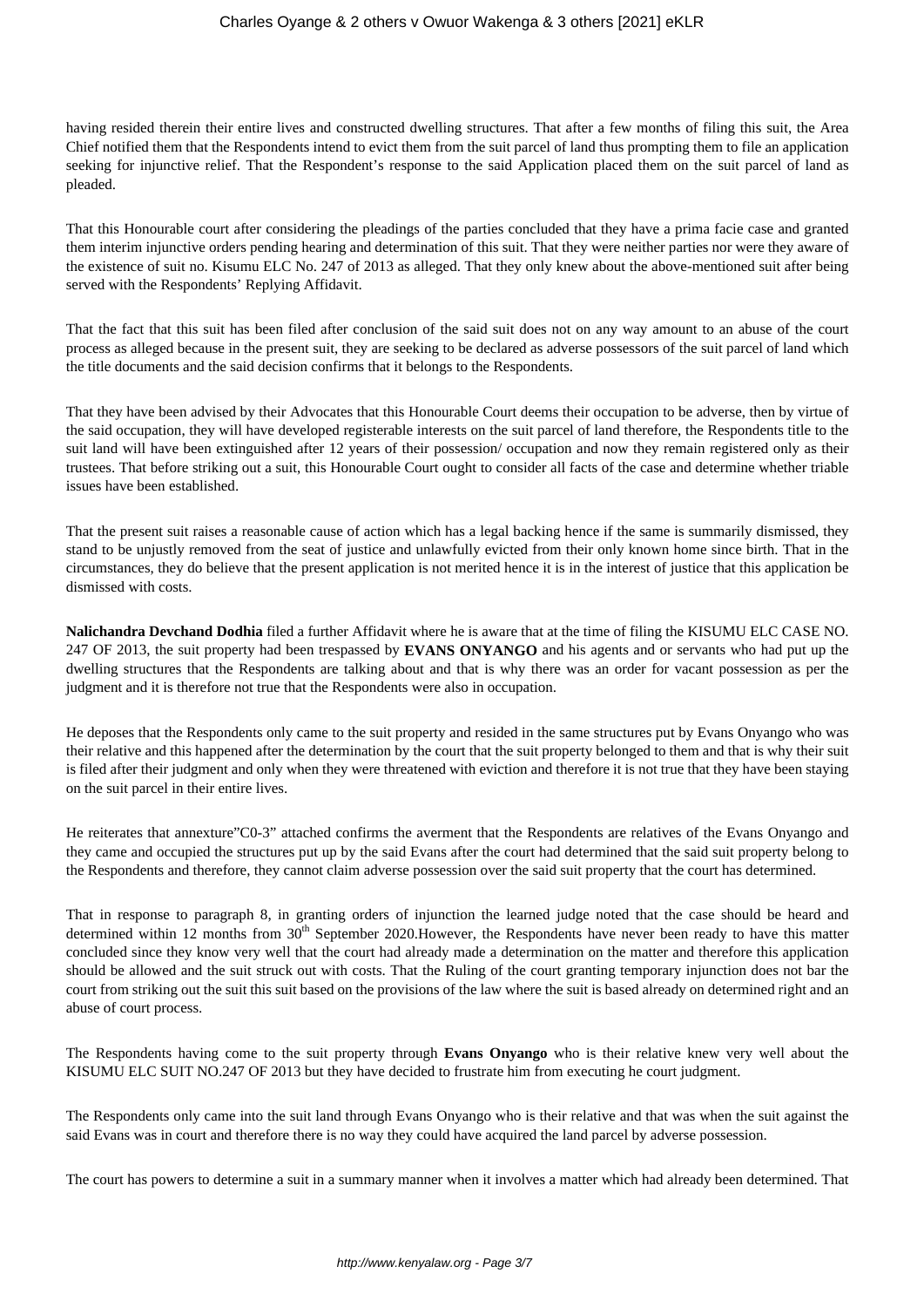the Respondents herein cannot claim to be unaware of the KISUMU ELC NO. 247 OF 2013 when in the Affidavit by the said **EVANS ONYANGO** sworn on July 2012 seeking to set aside exparte judgment which had been entered in favour of the Respondent herein when the case was first filed in the lower court in the year 2011 against **EVANS ONYANGO** who had put up a permanent structure stated that the land belongs to his mother who bought it from one Wakenga who is the 1<sup>st</sup> Respondent in the originating summons and that the summons was served upon one Mr. Oyange who is his brother and the  $1<sup>st</sup>$  respondent in the application.

The Application was canvassed by way of written submissions the  $3<sup>rd</sup>$  and  $4<sup>th</sup>$  applicants submitted that the Respondents are litigating through their relative Evans Onyango with regard to the same suit property. That they may not have been the same parties but the law is to the effect that even when they were litigating under a party in that suit, they are barred from instituting another suit. The case that was previously filed at the Chief Magistrates Court Civil Case No. 484 of 2011 between the Applicants in this Application and the said Evans Onyango with regard to the suit land parcel and it is in this case that was later transferred to the Land and Environment Court and became ELC Case No. 247 of 2013.

The Applicants relied on the case of **Accredo AG & 3 Others v Steffano Uccelli & Another (2019) eKLR, Malindi Court of Appeal No.43 of 2018** where the learned Judge held as follows:

"Expounding further on the essence of the doctrine this Court in *John Florence Maritime Services Limited & Another vs Cabinet Secretary for Transport and Infrastructure & 3 Others [2015] eKLR* pronounced itself as follows:

*"The rationale behind res-judicata is based on the public interest that there should be an end to litigation coupled with the interest to protect a party from facing repetitive litigation over the same matter. Res-judicata ensures the economic use of court's limited resources and timely termination of cases. Courts are already clogged and overwhelmed. They can hardly spare time to repeat themselves on issues already decided upon. It promotes stability of judgments by reducing the possibility of inconsistency in judgments of concurrent courts. It promotes confidence in the courts and predictability which is one of the essential ingredients in maintaining respect for justice and the rule of law. Without res judicata, the very essence of the rule of law would be in danger of unraveling uncontrollably."*

The Applicants stated in their Submissions that there should be an end to litigation with regard to the suit property and this will protect Respondents in this case from repetitive litigation over the suit property. If the suit filed by the Respondents before this court succeeds, it will bring inconsistency in terms of the judgment of the concurrent courts. The Respondents are the same people but they have come back to court through a different course of action with regard to the same matter.

**The applicant placed reliance in the case of Independent Electoral & Boundaries Commission vs MainaKiai & 5 Others** [2017] **eKLR**, the Supreme Court while considering the said provision held that all the elements outlined thereunder must be satisfied conjunctively for the doctrine to be invoked. That is:

*"(a) The suit or issue was directly and substantially in issue in the former suit.*

*(b) That former suit was between the same parties or parties under whom they or any of them claim.*

*(c) Those parties were litigating under the same title.*

*(d) The issue was heard and finally determined in the former suit.*

*(e) The court that formerly heard and determined the issue was competent to try the subsequent suit or the suit in which the issue is raised."*

*It is the Applicants Submissions that even if the Respondents are different parties, there are identical facts and the same evidence and therefore the Doctrine of res judicata applies and relied in the case of Rono Limited vs Caltex Oil (Kenya) Limited, Nairobi Civil Case No. 1388 of 1992 where Justice Havelock stated as follows:*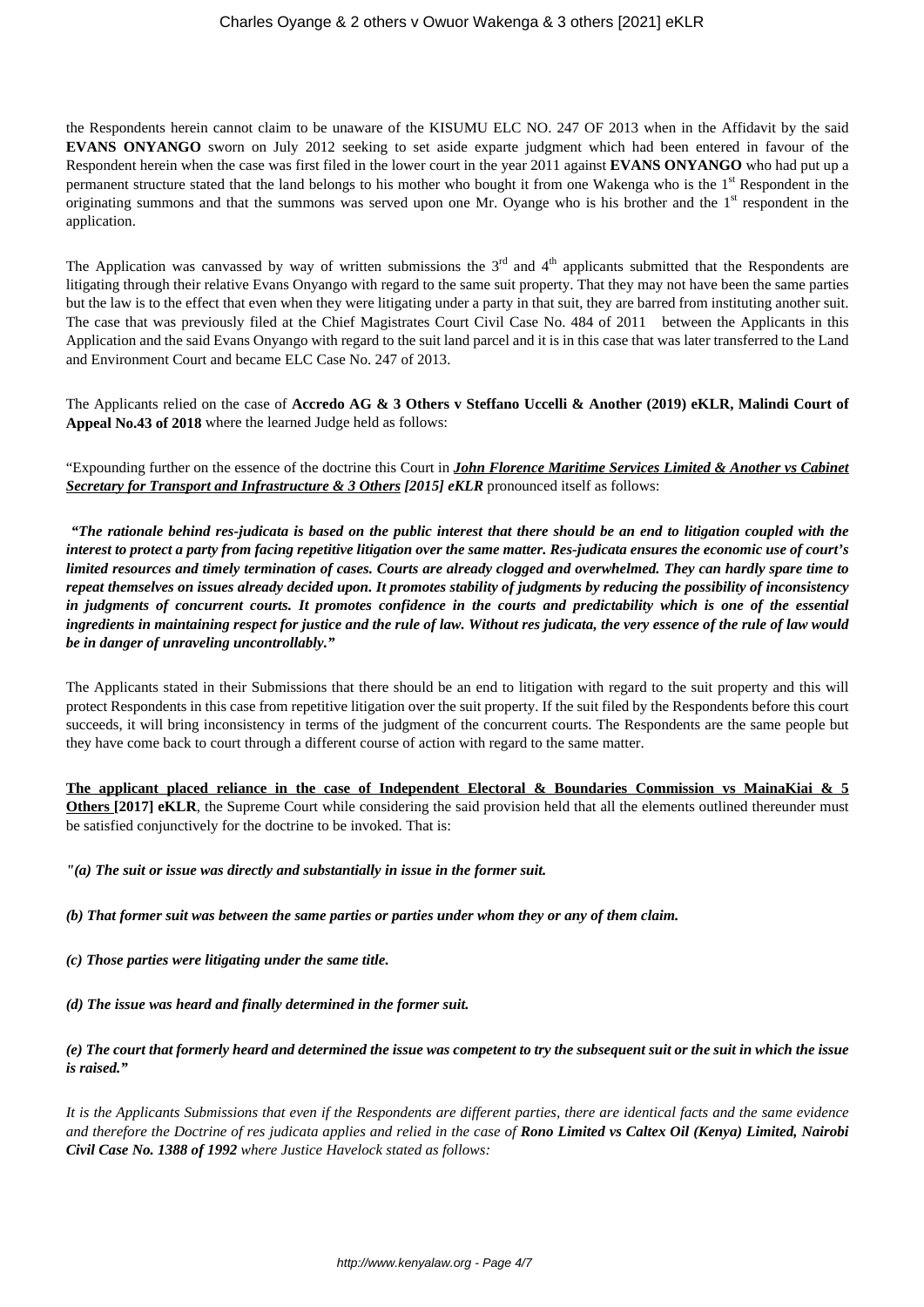**"Any matter which might and ought to have been made ground of Defence or attack in such former suit shall be deemed to have been a matter directly and substantially in issue in such suit".**

Various Courts have issued rulings premised on the provisions of **Section 7**, including **North West Water Ltd v Binnie & Partners [1990]3 ALL E.R.547** at 556, where Lord Drake, J held *inter alia:*

**"Where an issue had been decided in a court of competent jurisdiction, the court would not allow that issue to be raised in a separate proceeding between the different parties** (emphasis added) **arising out of identical facts and dependant on the same evidence since, not only was the party seeking to re-litigate the issue prevented from doing so, by virtue of issue estoppel but it would also be an abuse of process to all, that the issue to be re-litigated."**

The Applicants further submitted that should the court allow this matter to proceed then it would have allowed the Respondents to subject the Applicants to double jeopardy and condemning them to actions which amount to infringement of their right to access justice as guaranteed under Article 48 of the Constitution, the right to equal to equal protection of the law as provided for under Article 27 (1) of the Constitution and the right to fair hearing as guaranteed under Article 50.

It is the Applicants Submission that the present suit contravenes the right of Applicants protected by Article 159 92) (b) of the Constitution which requires that justice shall not be delayed and therefore this Application should be allowed by striking out this suit with costs.

The Respondents filed their Submissions on  $5<sup>th</sup>$  October 2021 and raised the following issues for determination:

a) Whether this suit is res judicata to Kisumu ELC No. 247 of 2013.

The Respondents submitted that the documents relied upon by the Applicants do not show that the Respondents had knowledge of the existence of the previous suit. The Applicants have not demonstrated that the Respondents are relatives of Evans Onyango. The Affidavit does not make reference to any of the Respondents in this matter and the Applicants have not demonstrated to this court that the Respondents moved to the suit property with the authority and consent of Evans Onyango as alleged.

The Respondents relied in the case of **Anna Namae Masibo v Bernard Wasilwa Wepukhulu , Margaret Onyanchi Maloba & 3 Others(Co-Respondents ) (2021) eKLR** where Justice B.N. Olao stated as follows:

**"A matter cannot be deemed to be res judicata when the Applicant in the said suit was not a party in the previously decided suit and that none of the parties in the previous suit were privy. The Trial Court further stated that nothing in the previous in proceedings in Bungoma LEC No.143 of 2014 suggests that any of the parties therein was litigating over a right that was common to the Applicant."**

The Respondents submitted that Section 7 of the Civil Procedure Act does not bar the filing of the present suit since parties were not litigating under the same title.

b) Whether this suit should be struck out.

The Respondents submitted that the principles guiding striking out of pleadings and a suit were settled in the case of **DT Dobie & Company(K) Limited vs Muchina (1982) KLR 1** where the court stated as follows:

**"No suit ought to be summarily dismissed unless it appears so hopeless that it plainly and obviously discloses no reasonable cause of action and is so weak as to be beyond redemption and incurable by amendment. If a suit shows a mere semblance of a cause of action, provided it can be injected with real life by amendment, it ought to be allowed to go forward for a court of justice ought not to act in darkness without the full facts of a case before it."**

It is the Respondents submissions that the Applicants have applied to this court to strike out the Applicants case on ground of *res judicata* and an abuse of the court process yet the present suit does not amount an abuse of the court process because in the present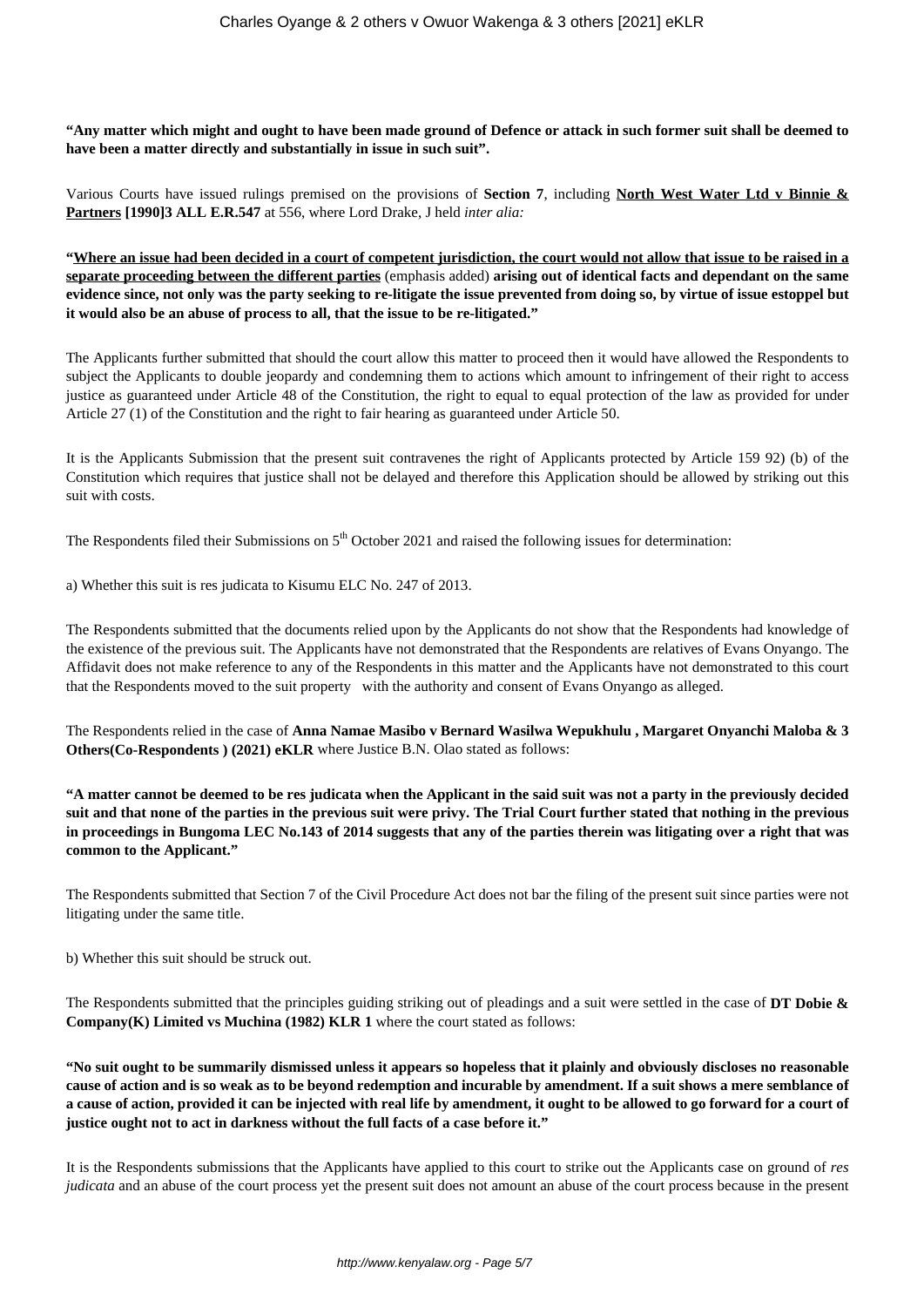suit, the Respondents have applied to be adverse possessors of the suit property. The Respondents submitted that the Applicants' Application is not merited and it should be dismissed with costs to the Applicants.

**This court has analyzed the fact and law relevant to this case and finds that Section 7 of the Civil Procedure Act** provides for the principle of res judicata in the following terms;

**'No court shall try any suit or issue in which the matter directly and substantially in issue has been directly and substantially in issue in a former suit between the same parties, or between parties under whom they or any of them claim, litigating under the same title, in a court competent to try such subsequent suit or the suit in which such issue has been subsequently raised, and has been heard and finally decided by such court.'**

It is the Applicants case that this Honourable Court delivered a judgment determining the issue of ownership of the suit property in ELC NO. 247 OF 2013 and all the Respondents in the present suit were parties to the suit. This court has keenly looked at the Judgment delivered in ELC CASE NO. 247 OF 2013 where the 3rd and 4th Applicants herein filed a suit against **Evans Onyango**. The  $3^{rd}$  and  $4^{th}$  Applicants in the previous suit alleged that they bought the suit property from the  $2^{nd}$  Applicant in this originating summons who had taken a loan and decided to sell the land to enable her offset her loan with KCB bank. The 3<sup>rd</sup> and 4<sup>th</sup> Applicants sought for orders of injunction restraining the Defendants and his agents from interfering with the suit land, for eviction and general damages for trespass against Evans Onyango where the court granted the orders sought in the Plaint. **In the case of Bernard Mugo Ndegwa v James Githae & 2 Others (2010) eKLR**. At paragraph 36, where the judge observed that:

a) That the matter in issue is identical in both suits;

- b) The parties in the suit are substantially the same;
- c) There is concurrence of jurisdiction of the court;
- d) The subject matter is the same; AND
- e) That there is a final determination as far as the previous decision is concerned."

It is clear that that the matter in issue in the previous suit was ownership while in the present suit the matter in issue is still ownership by adverse possession. Although the  $3<sup>rd</sup>$  and  $4<sup>th</sup>$  Respondents in the present suit allege that parties are the same, in ELC CASE NO. 247 OF 2013 the matter was between the  $3<sup>rd</sup>$  and  $4<sup>th</sup>$  Respondents and one Evans Onyango who is not a party to the present suit. However, the Respondents in this application were on the suit property with the permission of Evans Onyango and therefore he was litigating on their behalf in KISUMU ELC NO 247 OF 2013. There is concurrence of jurisdiction of the two matters as they have been filed in this court and the subject matter being East Kisumu /Dago/288 the suit property herein is the same.

#### In the case of **E.T vs Attorney General & Another where Hon. Justice Majanja** stated that:

#### *"The courts must be vigilant to guard against litigants evading the doctrine of res judicata by introducing new causes of action so as to seek the same remedy before the court. The test is whether the Plaintiff in the second suit is trying to bring the court in another way and in a form a new cause of action which has been resolved by court of competent jurisdiction."*

This court has looked at the pleadings and evidence filed by the parties and from Green Card, it is clear that the Respondents have lived in the suit property for more than 12 years by virtue of them being relatives of one Evans Onyango. After the 3<sup>rd</sup> and 4<sup>th</sup> Applicants sought for eviction orders from this Honourable court in ELC CASE NO. 247 OF 2013, the Respondents herein opted to file this present suit seeking to be declared adverse possessors of the suit property. In previous suit, Evans Onyango did not file a Counterclaim to show that he owns the property or he acquired the property legally.

It is also clear that from the Green Card, Evans Onyango is not related to any of the registered owners in the Green Card and Respondents herein have not demonstrated how Evans Onyango took possession of the suit property and put up structures where the